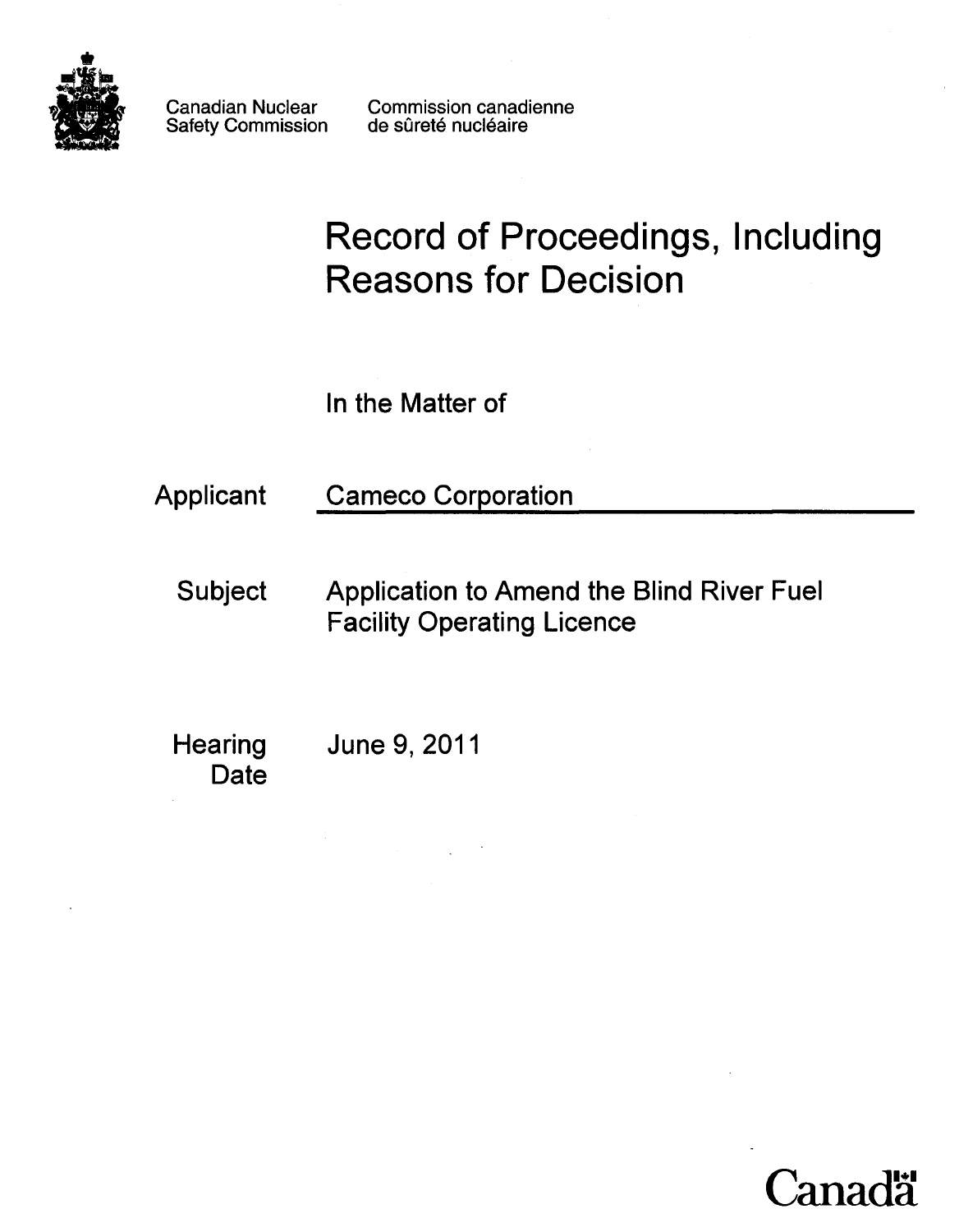## **RECORD OF PROCEEDINGS**

| Applicant:                                | Cameco Corporation                                                           |
|-------------------------------------------|------------------------------------------------------------------------------|
| Address/Location:                         | 205 Peter Street, Port Hope, Ontario L1A 3V6                                 |
| Purpose:                                  | Application to amend the Blind River Facility Operating Licence              |
| Application received:                     | August 18, 2011                                                              |
| Date of hearing:                          | June 9, 2011                                                                 |
| Location:                                 | Canadian Nuclear Safety Commission (CNSC) 280 Slater St.,<br>Ottawa, Ontario |
| Members present:                          | M. Binder, Chair                                                             |
| Secretary:<br><b>Recording Secretary:</b> | M. Leblanc<br>S. Gingras                                                     |

 **Licence:** Amended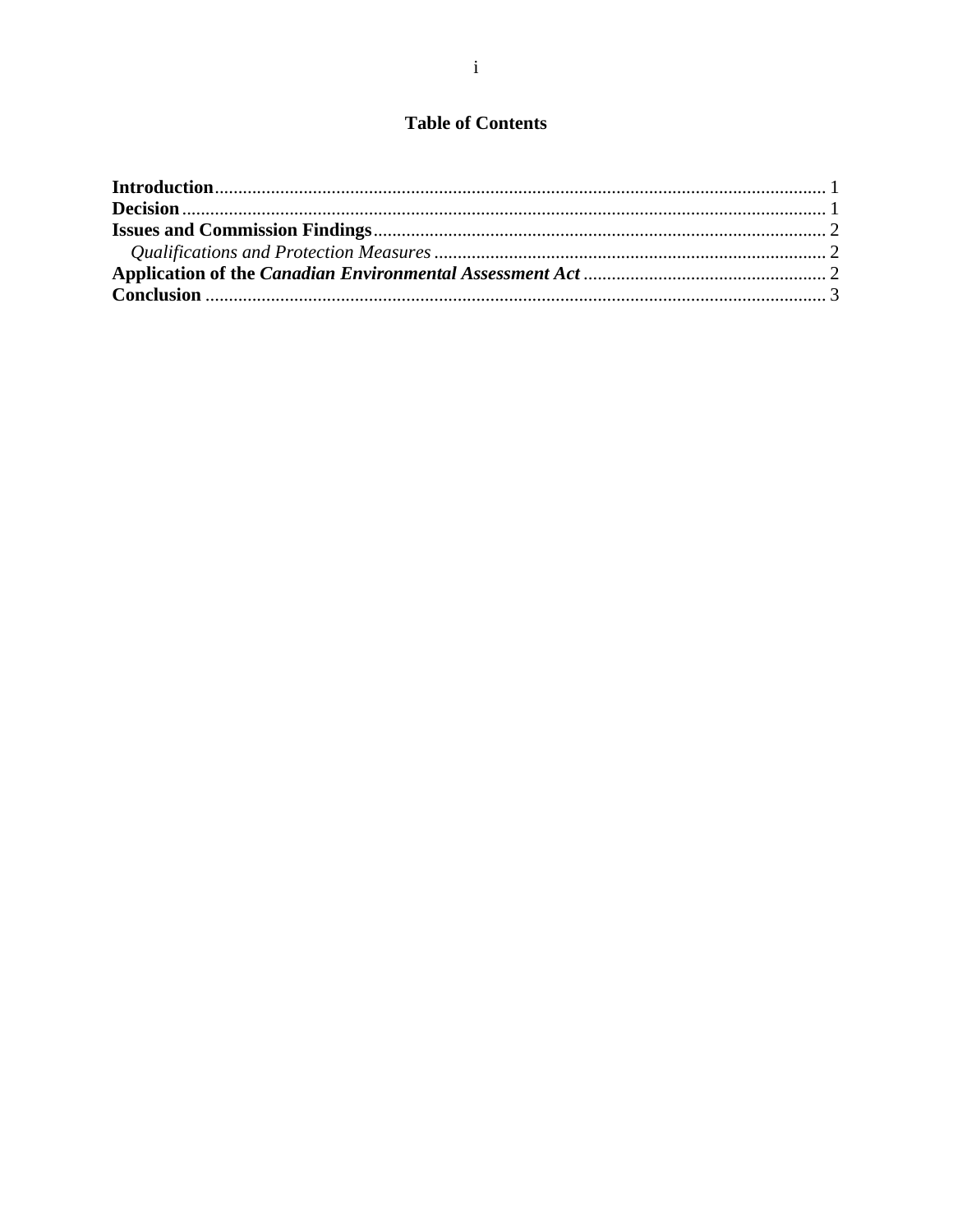#### **Introduction**

- <span id="page-3-0"></span>1. Cameco Corporation (Cameco) has applied to the Canadian Nuclear Safety  $Commission<sup>1</sup>$  $Commission<sup>1</sup>$  $Commission<sup>1</sup>$  (CNSC) for an amendment to the operating licence for its Blind River Facility located in Blind River, Ontario. The current licence, FFOL-3632.1/2012, expires on February 29, 2012.
- 2. Cameco requested to amend the licence to remove an ambiguous statement in Appendices C and F and clarify that the incinerator may be operated 24 hours per day.
- 3. The Blind River incinerator has been operating since the facility was licensed to operate in 1984. In February 2007, Cameco requested a licence amendment to permit the installation of new emission control equipment to meet the Ontario Ministry of the Environment's (MOE) emission guidelines.

#### Issue

- 4. In considering the application, the Commission was required to decide, pursuant to subsection [2](#page-3-2)4(4) of the *Nuclear Safety and Control Act*<sup>2</sup> (NSCA):
	- a) if Cameco is qualified to carry on the activity that the amended licences would authorize; and
	- b) if in carrying on that activity, Cameco would make adequate provision for the protection of the environment, the health and safety of persons and the maintenance of national security and measures required to implement international obligations to which Canada has agreed.

### **Hearing**

5. Pursuant to section 22 of the NSCA, the President of the Commission established a Panel of the Commission to review the application. The Commission, in making its decision, considered information presented for a hearing held on June 9, 2011 in Ottawa, Ontario. During the hearing, the Commission considered written submissions from CNSC staff (CMD 11-H108) and Cameco (CMD 11-H108.1).

### **Decision**

6. Based on its consideration of the matter, as described in more detail in the following sections of this *Record of Proceedings*, the Commission concludes that Cameco has met the conditions of subsection 24(4) of the NSCA. Therefore,

<span id="page-3-1"></span> $\overline{a}$ <sup>1</sup> The *Canadian Nuclear Safety Commission* is referred to as the "CNSC" when referring to the organization and its staff in general, and as the "Commission" when referring to the tribunal component.

<span id="page-3-2"></span> $2$  Statutes of Canada (S.C.) 1997, chapter (c.) 9.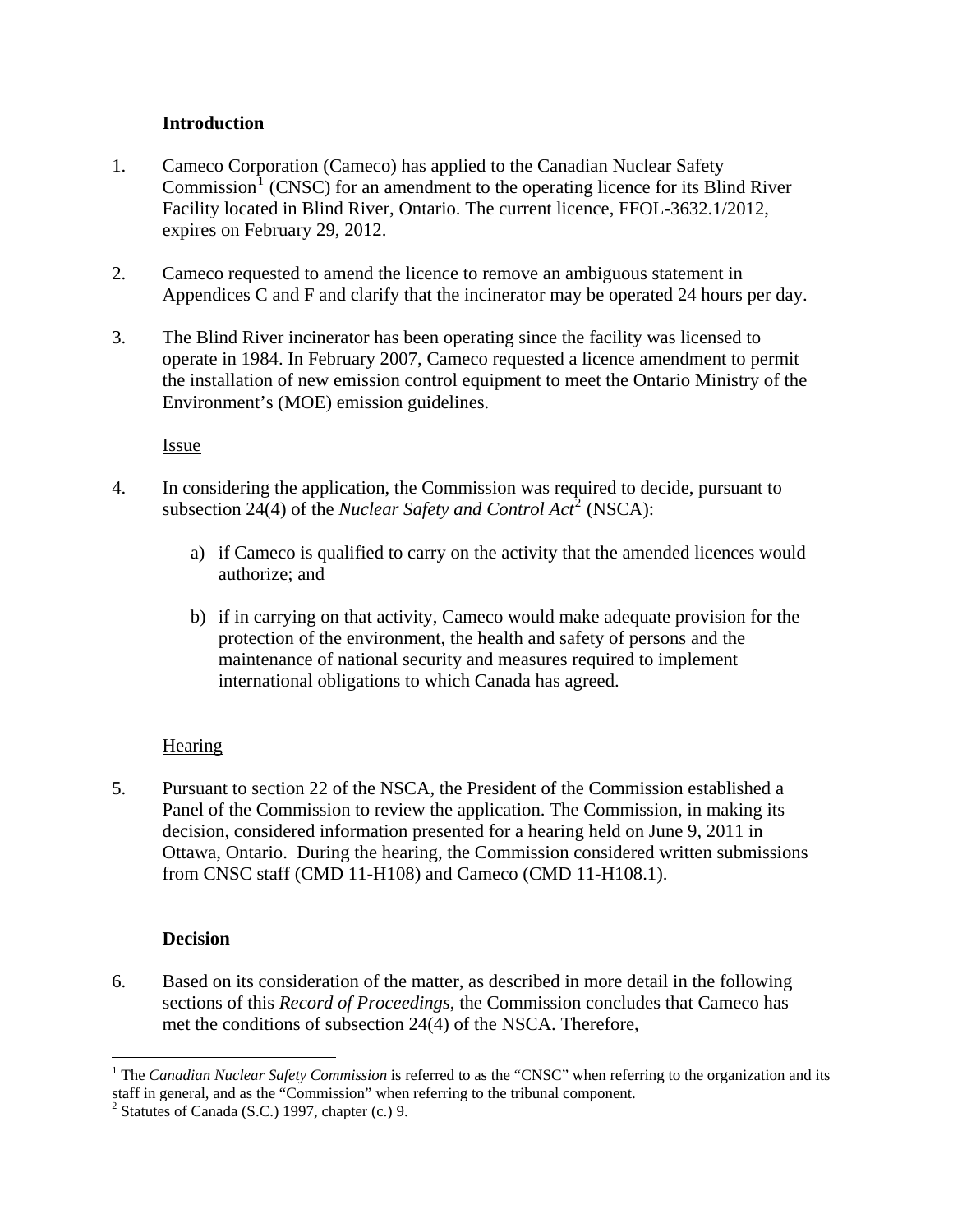<span id="page-4-0"></span>the Commission, pursuant to section 24 of the *Nuclear Safety and Control Act*, amends the Nuclear Fuel Facility Operating Licence FFOL-3632.1/2012 issued to Cameco Corporation for its Blind River Facility located in Blind River, Ontario. The amended licence, FFOL-3632.2/2012, is valid until February 29, 2012.

7. The Commission includes in the licence the conditions as recommended by CNSC staff in CMD 11-H108.

#### **Issues and Commission Findings**

#### *Qualifications and Protection Measures*

- 8. Cameco has applied for an amendment to a note under Table 2 of Appendix C and F of its operating licence to remove the reference to the operation of the incinerator for up to 12 hours per day. Cameco has requested to increase the operation of the incinerator to allow flexibility in operations without exceeding the maximum weekly feed rate of 18 540 kg/week.
- 9. CNSC staff is of the opinion that the note referred to in Table 2 was only meant to calculate the daily emission rate based on 12 instead of 24 hours averaging time. CNSC staff added that accepting the requested change will clarify the note and will not change the emissions to the environment, the daily uranium emissions being well below the action level and the maximum amount of waste to be incinerated per week remaining the same. The action levels and the emission limits will also remain the same.
- 10. CNSC staff has determined that the licence amendment requested is minor in nature and that the requested changes will have no adverse impacts on the Aboriginal rights or Treaty rights of Aboriginal groups. Therefore, the Duty to consult did not arise in relation to the proposed licence amendment.

### **Application of the** *Canadian Environmental Assessment Act*

- 11. Before making a licensing decision, the Commission must be satisfied that all applicable requirements of the *Canadian Environmental Assessment Act*<sup>[3](#page-4-1)</sup> (CEAA) have been fulfilled.
- 12. CNSC staff reported that it had completed an Environmental Assessment (EA) determination. CNSC staff stated that there was no requirement for an EA pursuant to subsection 5(1) of the CEAA as the bounding factors of the previous EA conducted for this project in 2006 are still valid.

<span id="page-4-1"></span> $\overline{a}$  $3$  S.C. 1992, c. 37.